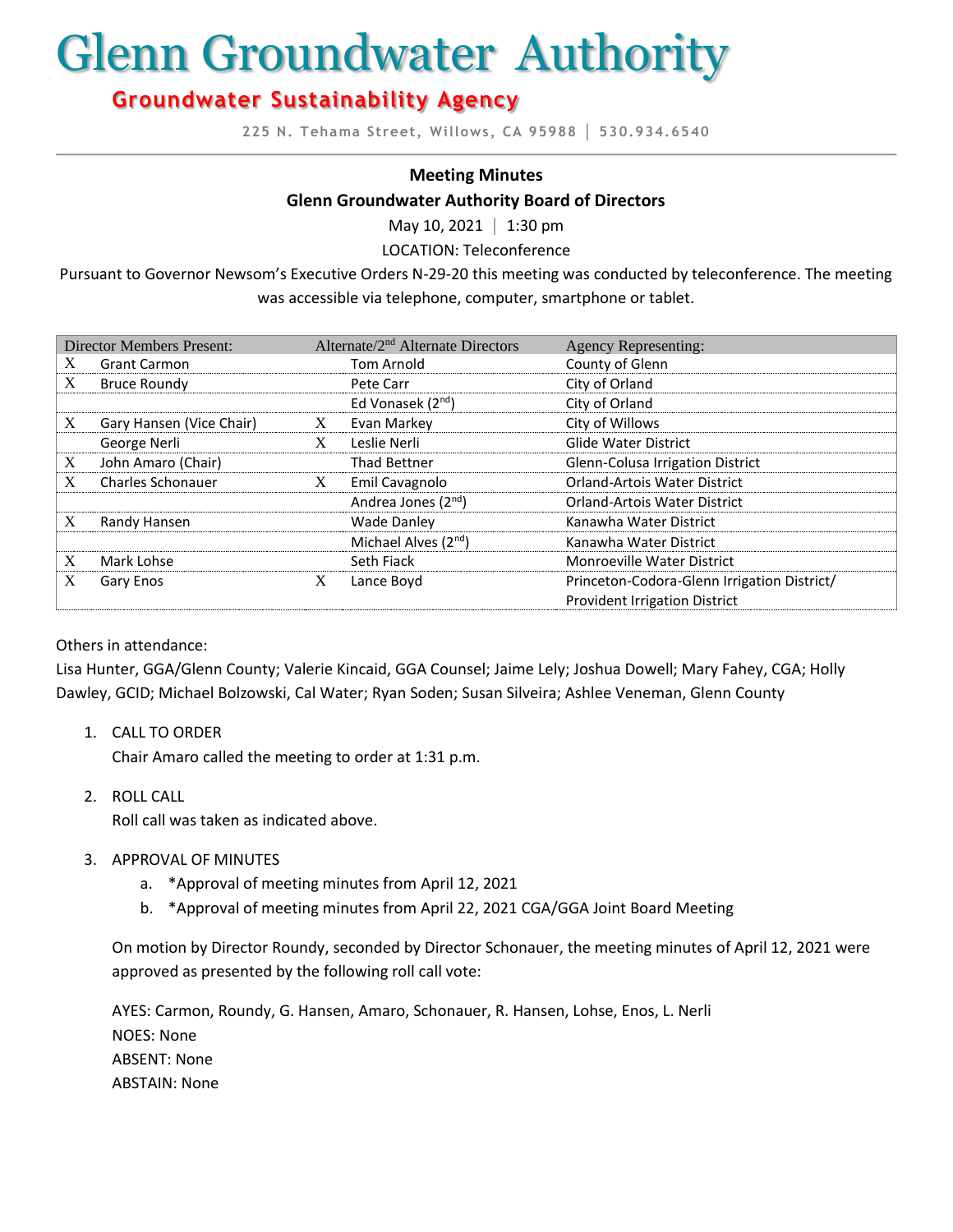On motion by Director Gary Hansen, seconded by Director Randy Hansen, the CGA/GGA Joint Board meeting minutes of April 22, 2021 were approved as presented by the following roll call vote:

AYES: Carmon, Roundy, G. Hansen, Amaro, Schonauer, R. Hansen, Lohse, Enos, L. Nerli NOES: None ABSENT: None ABSTAIN: None

- 4. PERIOD OF PUBLIC COMMENT No comments were presented or heard.
- 5. STAFF UPDATES
	- Glenn Groundwater Authority (GGA) Program Manager, Lisa Hunter, stated the letter to the Governor requesting a Groundwater Sustainability Plan (GSP) deadline extension was finalized and submitted, and the Government Compensation Report was submitted to the State Controller's office.
	- Ms. Hunter further stated the Golden State Risk Management Authority (GSRMA) 2021-2022 contribution indication and payroll estimate report was submitted.
	- Ms. Hunter announced the Fair Political Practices Commission successfully received the agency's Biennial notice.
	- Ms. Hunter stated she received Ag Water Management Plans notifications and water transfer notifications and will be forwarding that information to the Board members.
- 6. FINANCIAL REPORT
	- a. \*Review and accept Monthly Activities Report.
	- b. \*Review and consider approval of claims.

No comments or questions were heard for either item referenced above.

On motion by Director Carmon, seconded by Director Roundy, it was ordered to accept the Monthly Activities report as presented by the following roll call vote:

AYES: Carmon, Roundy, G. Hansen, Amaro, Schonauer, R. Hansen, Lohse, Enos, L. Nerli NOES: None ABSENT: None ABSTAIN: None

On motion by Director Enos, seconded by Director Gary Hansen, it was ordered to approve the claims as presented by the following roll call vote:

AYES: Carmon, Roundy, G. Hansen, Amaro, Schonauer, R. Hansen, Lohse, Enos, L. Nerli NOES: None ABSENT: None ABSTAIN: None

- 7. COLUSA SUBBASIN GROUNDWATER SUSTAINABILTY PLAN
	- a. Receive update on Plan development, activities, and outreach.
	- b. Receive update on GSP Development Grants (Proposition 1 and Proposition 68).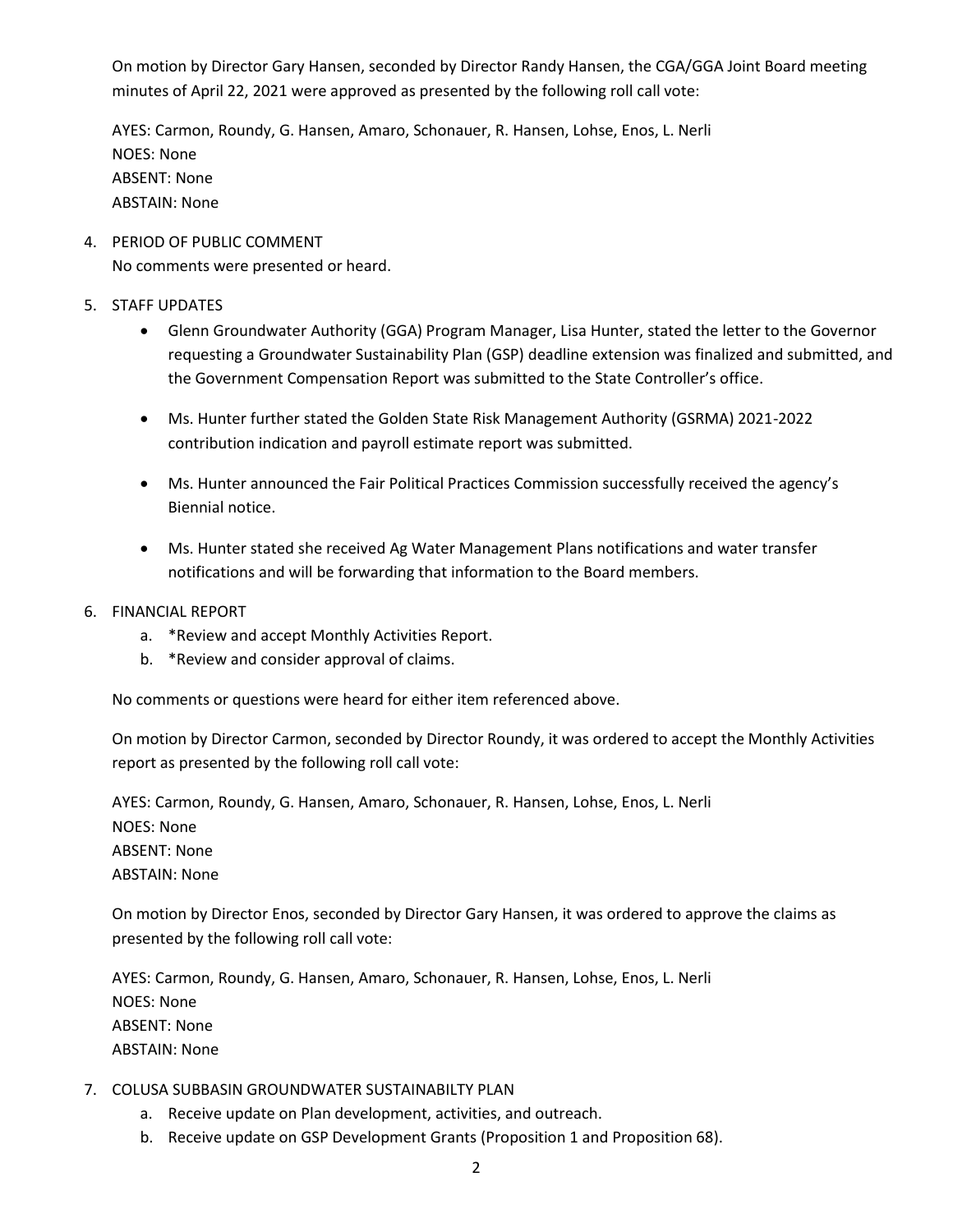- c. Receive update on Project Agreements.
- d. \*Consider CGA/GGA Joint TAC recommendations on Sustainable Management Criteria (SMC) for Water Quality
- e. \*Consider CGA/GGA Joint TAC recommendations on Sustainable Management Criteria for Land Subsidence
- f. \*Consider CGA/GGA Joint TAC recommendations on Sustainable Management Criteria for Groundwater Storage
- g. \*Consider CGA/GGA Joint TAC recommendations relating to Groundwater Dependent Ecosystems
- h. Discussion on Projects and Management Actions
- i. Discussion on Management Areas
- Ms. Hunter spoke on items 7.a-7.c and highlighted the memo provided by Davids Engineering (lead consultant) describing Groundwater Sustainability Plan (GSP) activities and noted the team continues to update the social media as appropriate.
- Ms. Hunter spoke of the Administrative Record included in the meeting packet and reminded Board members the record can be viewed at any time at the Box link [\(https://app.box.com/s/2w5ewrd7qmw3b8ngcslbg9wlsithey40\)](https://app.box.com/s/2w5ewrd7qmw3b8ngcslbg9wlsithey40). The consultant team is compiling comments as they are received.
- Ms. Hunter also stated the comment period for draft Chapters 1-4 of the GSP ended May 5 and that comments are still being accepted, though they may not be immediately addressed. The referenced chapters are also available at the Box link above, on a separate spreadsheet.
- Ms. Hunter encouraged the Board to communicate with their respective agencies to facilitate the adoption process once the GSP is fully ready later in the year.
- Ms. Hunter announced three sites for the **Well Monitoring Program** have been selected for each respective GSA area and once the initial site visit is concluded and the wells are confirmed to meet the specifications, staff will move forward with the landowner agreements and installation of the equipment will begin. Notification has been sent to the applicants and the list has been provided with the agenda packet.
- Ms. Hunter stated there is no update on the **GSP Development Grants (Proposition 1 and Proposition 68)** though she expects there will be an update next month.
- Ms. Hunter provided updates on the **Project agreements**, stating the Hydrogeologic Conceptual Model & Water Budget Project is complete and the project team is reviewing the deliverables to finalize the project. The Colusa Subbasin GSP Development project still has \$913,000 left in funding to complete the remaining GSP process.
- Chair Amaro introduced items 7.d-7.g. Director Nerli asked if no action was taken on these items today, if the agency would still be able to complete the project on time, whereby Ms. Hunter stated action and input is welcomed and helps to guide the consultant team but may be subject to later revision if new information becomes available. It is important to keep items moving forward with constructive discussion, though inaction would likely not delay the project, but would create less firm direction for building the GSP. GGA Counsel, Valerie Kincaid, suggested the Board may benefit from a detailed conversation about what is in development, but action may be better when SMC recommendations are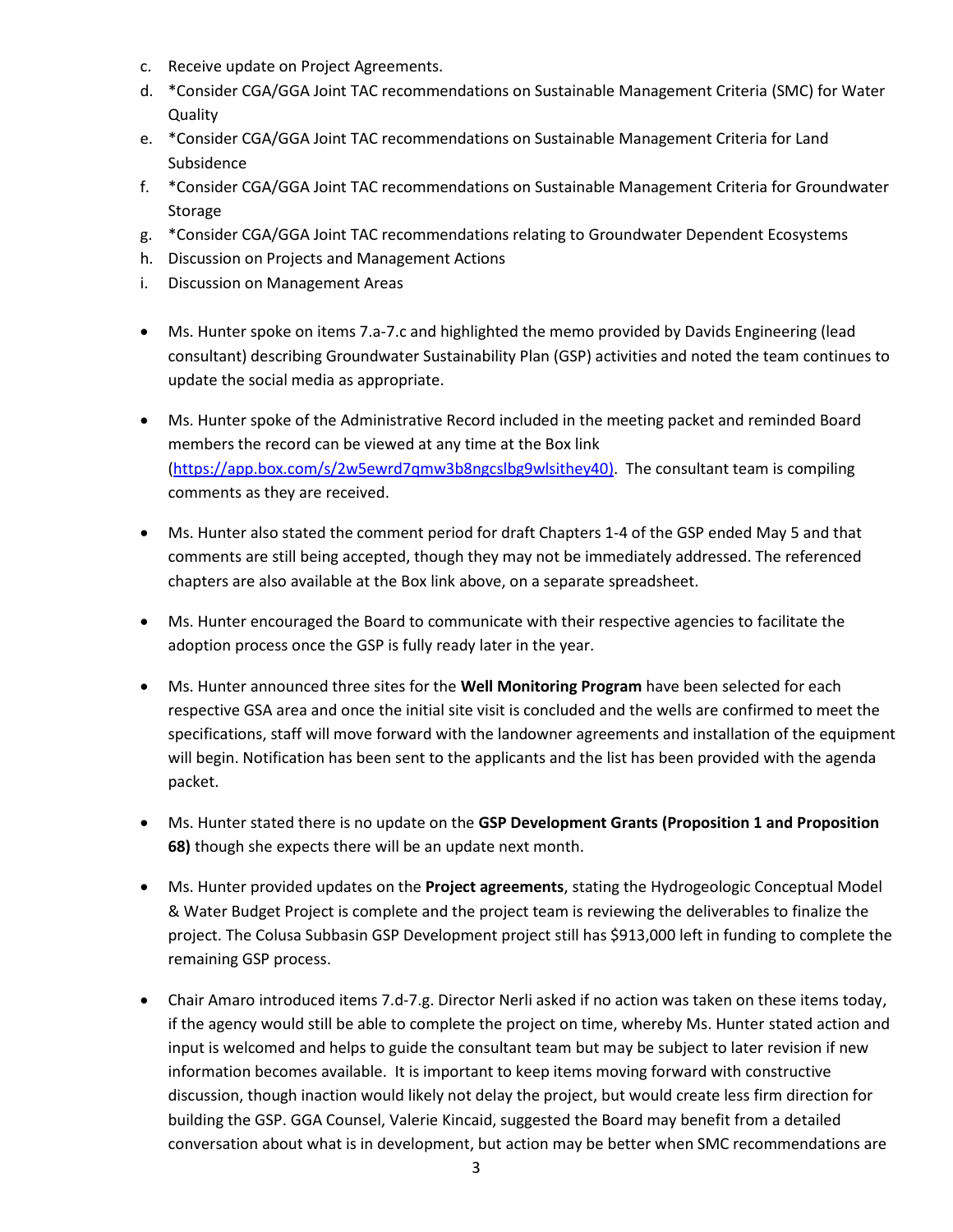more final at a later meeting, keeping in mind, nothing is final until the final GSP is adopted. There was clarification that the SMC presented include Minimum Thresholds (MT) and Measurable Objectives (MO). Director Schonauer inquired about comments received on Chapters 1-4 relating to this discussion. Ms. Hunter indicated the SMC will be covered in Chapter 5, which is yet to be released. Director Roundy indicated his support for moving forward with the recommendations. Ms. Kincaid noted there are several items to review and the Board may benefit from discussion on each item to better understand the recommendation from the TAC for each indicator and bring recommendations in a more final form at a future meeting. Ms. Hunter suggested reviewing each item and determining if the Board is prepared to action or to postpone until a future meeting.

- **Item 7-d Water Quality SMC**: Chair Amaro asked if water quality is a significant issue in the basin, whereby Ms. Hunter stated there may be some saline water upwelling in the Colusa County portion of the basin and some localized areas of arsenic, but overall, there are no major issues with water quality. Director Nerli suggested there will be additional work done and the technical team was suggesting that levels be set at the 5-year update. Mr. Lohse agreed with Director Nerli and noted there are significant data gaps. Ms. Kincaid stated there is further work to be done to ensure compliance on this issue as there are significant data gaps; discussion ensued. Director Nerli suggested Ms. Kincaid attend future TAC meetings to help disseminate the information to the Board. The Board was in agreement that Ms. Kincaid attend the TAC meetings when available. No action was taken on this item. This discussion will be communicated to the TAC and the technical team for this item to be revisited.
- **Item 7-e SMC Land Subsidence:** Directors Amaro, Lohse and Nerli were all complementary of the proposed recommendations on land subsidence. The benchmarks will be checked every five years but there will be annual checkups for some areas. Director Nerli noted some concerns that were raised about faults or earthquakes causing some subsidence and gas wells not contributing to subsidence, whereby Ms. Hunter clarified the GSA only has authority over subsidence caused by groundwater pumping and this will be clarified even more when the chapter is written.

A motion was made by Director Roundy to adopt the Sustainable Management Criteria on Land Subsidence as recommended by the CGA/GGA TAC as presented. The motion was seconded by Director Carmon and passed by the following roll call vote:

#### Roll Call Vote

AYES: Carmon, Roundy, G. Hansen, Amaro, Schonauer, R. Hansen, Lohse, Enos, L. Nerli NOES: None ABSENT: None ABSTAIN: None

• I**tem 7-f SMC Groundwater Storage:** Ms. Hunter stated groundwater levels are recommended to be used a proxy for the measurable objectives and minimum thresholds, with the idea that if water levels are protected, so is groundwater storage.

A motion was made by Director Carmon to adopt the Sustainable Management Criteria on Groundwater Storage as recommended by the CGA/GGA TAC as presented. The motion was seconded by Director Nerli and passed by the following roll call vote:

#### Roll Call Vote

AYES: Carmon, Roundy, G. Hansen, Amaro, Schonauer, R. Hansen, Lohse, Enos, L. Nerli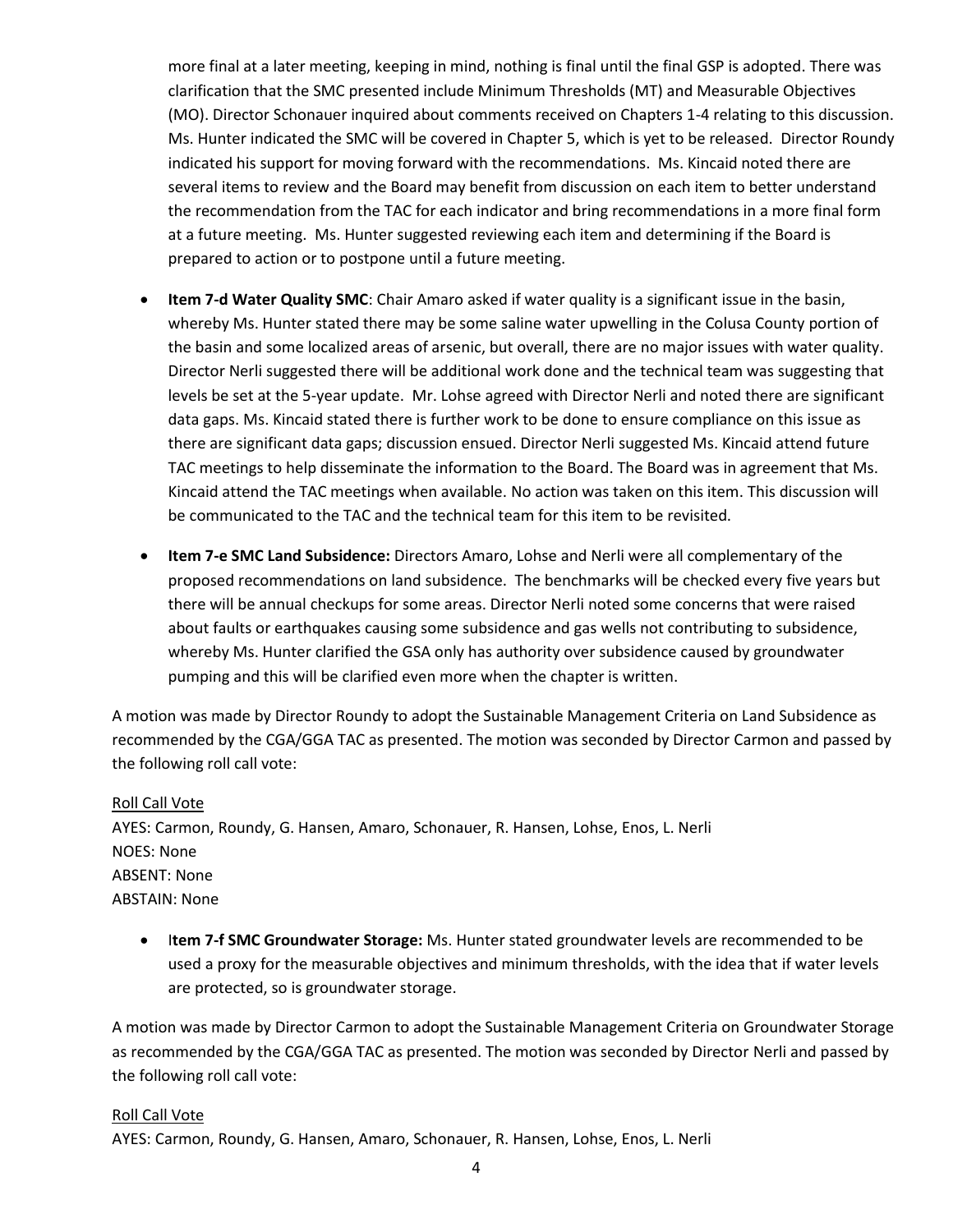NOES: None ABSENT: None ABSTAIN: None

- I**tem 7-g SMC Groundwater Dependent Ecosystems:** Directors Amaro, Nerli and Carmon spoke in favor of waiting to take action on this item. No further comments were heard or presented.
- Ms. Hunter reviewed the GGA's prior discussion on **Management Areas (item 7.i)**, stating the consensus is that management areas are not necessary at this point but if there is future benefit determined, the Board will address it at that time. Ms. Hunter further stated that the Colusa Groundwater Authority, per the actions of their April 27, 2021 meeting, would halt management areas discussion until GSP implementation and Management Areas will not be included in the initial GSP. They instead will create four zones focused on community outreach and engagement, which will help determine if Management Areas are needed in the future.
- Ms. Hunter requested to return to agenda item **7.h Projects and Management Actions** after Agenda Item 9 was completed. Ms. Hunter stated the consultant team and the GSAs have had discussions related to implementing a process to create and maintain a list of project submittals. Ms. Hunter reviewed the proposed Project and Management Area submittal process. She reviewed the deadlines to submit project ideas to be included in the initial draft chapter and the final draft GSP and noted submittals will be honored moving forward. Ms. Hunter stated the Boards and TAC will be well informed and have opportunity to comment on the projects, but in order to move forward on chapter development, the technical team will not be asking for a formal recommendation or approval on the project list, unless the Board objects to the proposed process. No objections were heard. Chair Amaro asked how much detail is required in the submittal, whereby Ms. Hunter stated the online form requests the project name, project description and project contacts but as much additional detail as desired can be submitted. Ms. Kincaid encouraged the Board to consider if there will be a list of projects in the GSP what the timeline for those projects would be and if the GSA has any authority to implement those projects. Director Nerli commented that many of these projects would be on private lands and asked who would make contact with landowner and who would pay for the infrastructure?

## 8. COMMITTEE UPDATES

- a. 2021/2022 Budget Ad Hoc Committee
- b. Executive Committee
	- i. CGA/GGA Joint Executive Committee
- c. Multi-Benefit Recharge Pilot Project Ad Hoc Committee
- d. Stakeholder Engagement Committee
- e. Technical Advisory Committee (TAC)
- Director Amaro stated the Budget Ad Hoc Committee, Executive Committee, Multi-Benefit Recharge Pilot Project Ad Hoc Committee and the Stakeholder Engagement Committee have not met since the last meeting and have nothing to report.
- Ms. Hunter stated David Kehn, the Technical Advisory Committee representative to the GGA Board, was not able to attend the meeting but most information was covered in prior discussion. The other TAC members had nothing else to report.
- 9. MEMBER REPORTS AND COMMENTS